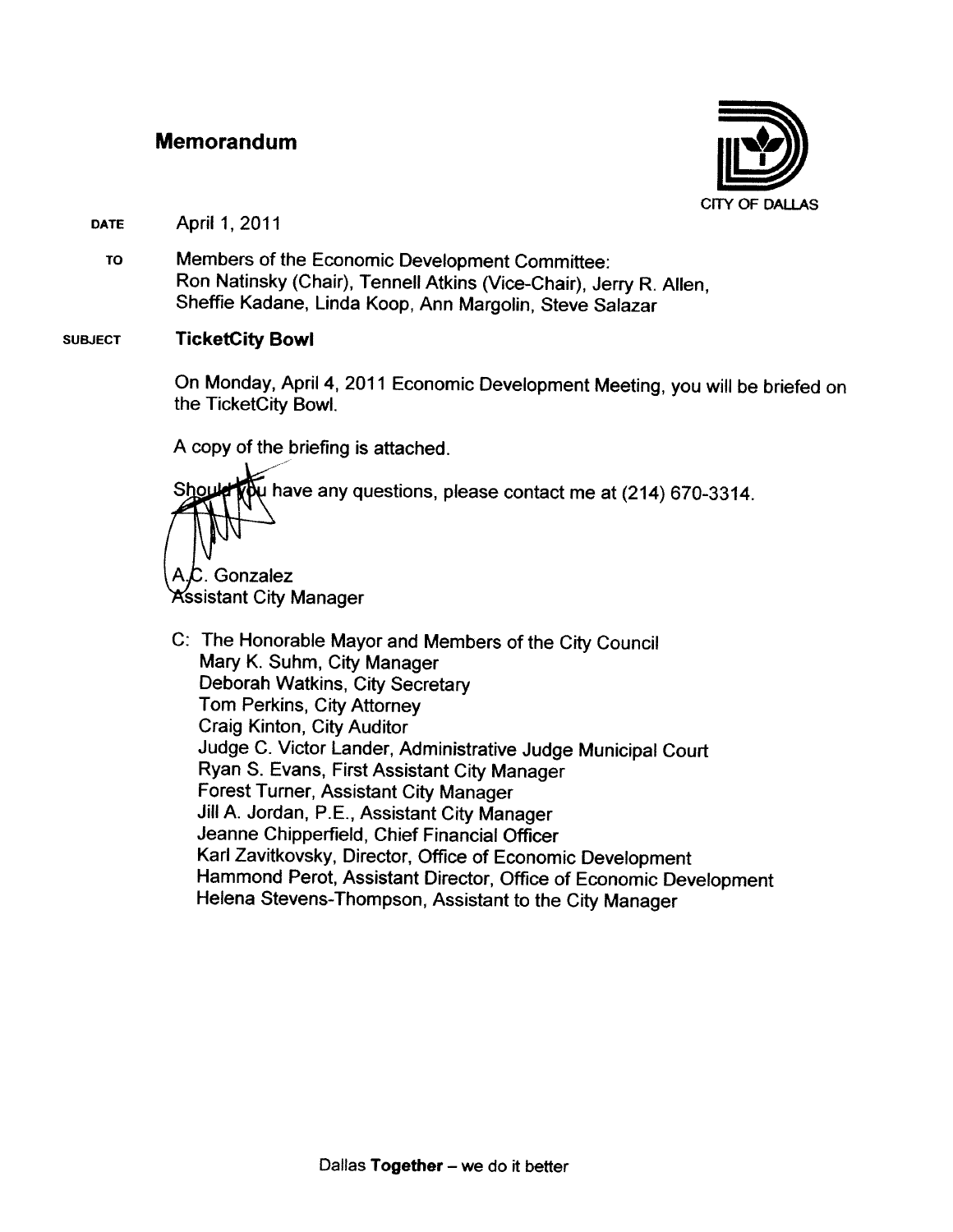# TicketCity Bowl

#### Economic Development Committee April 4, 2011

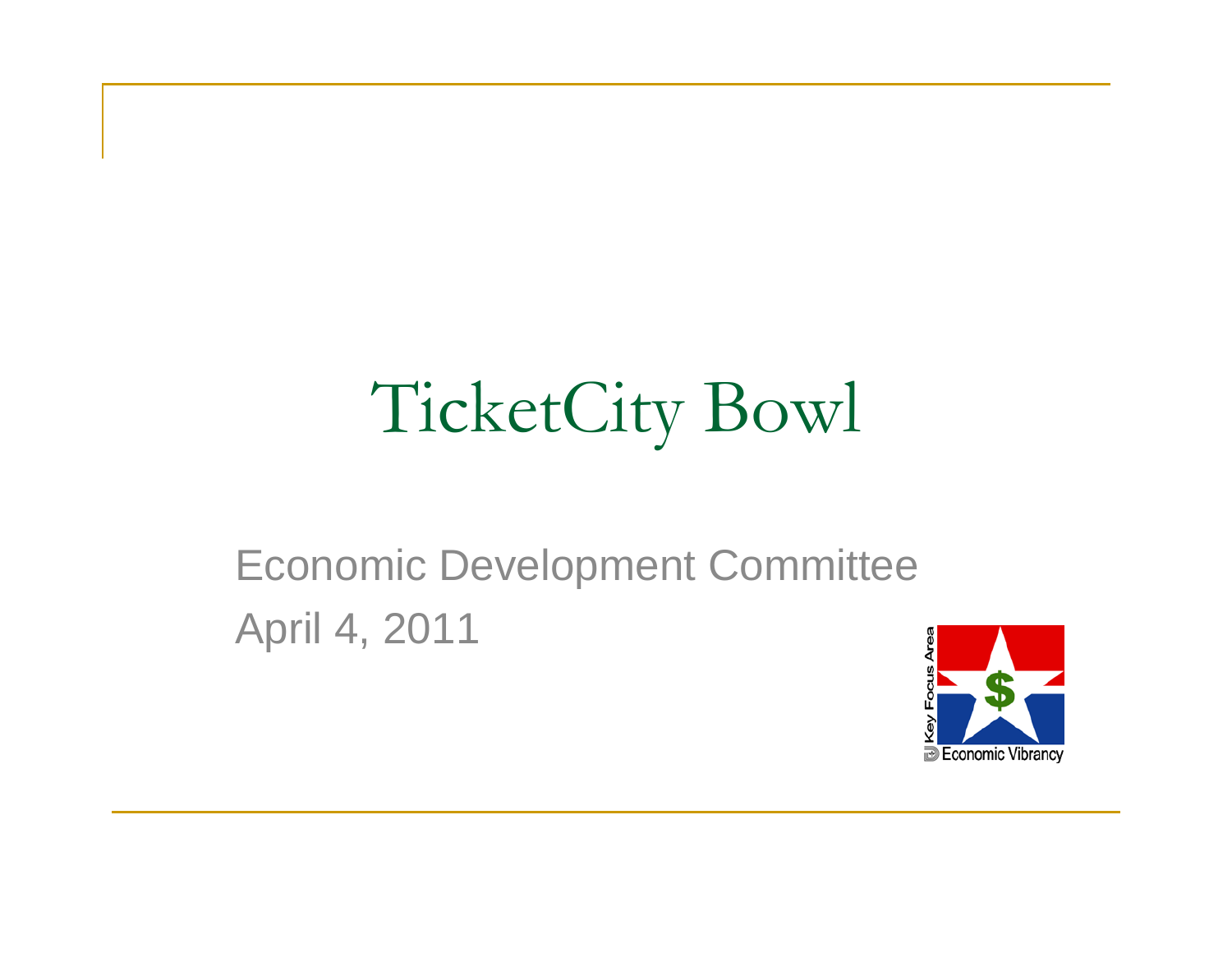# Background

- Final at&t Cotton Bowl Classic held at the Cotton Bowl in 2009
- Cotton Bowl Stadium, second to only the Rose Bowl Stadium in hosting college bowl games in the history of collegiate football
- **If an effort to bring back intercollegiate post-season** football to the Cotton Bowl, Tom Starr, d/b/a Dallas Football Classic, approached the Big 12 Conference, the Big 10 Conference and Conference USA to supply teams for a proposed New Year's Day bowl game in the Cotton Bowl
- Dallas Football Classic is currently seeking not-forprofit status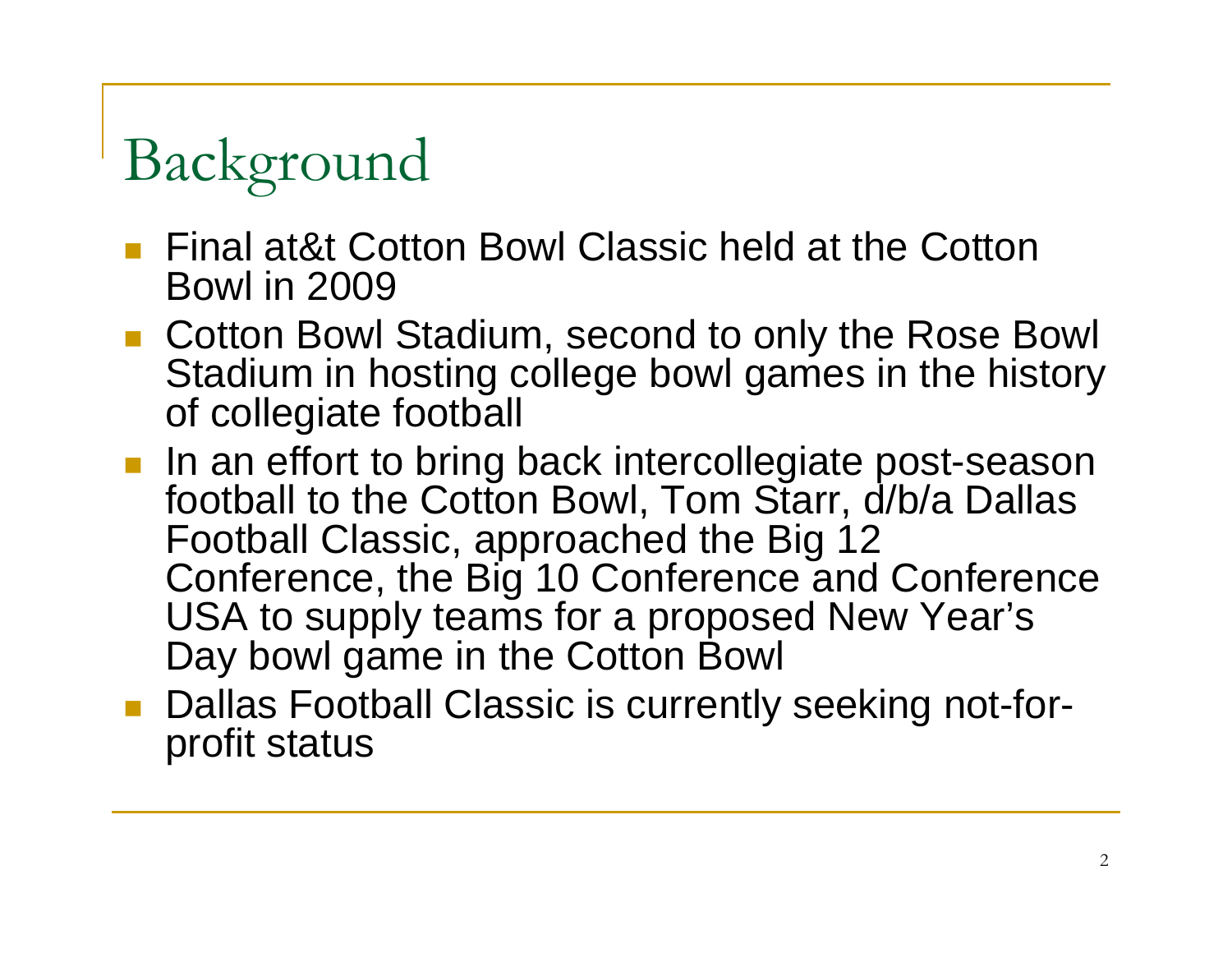- **Proposed four-year schedule submitted in the** bid to the NCAA, excluding BCS selections:
	- January 1, 2011 Big 12 (#7) v. Big Ten (#6)
	- January 2012 Conf. USA v. Big Ten (#6)
	- January 2013 Big 12 (#7) v. Big Ten (#6)
	- January 2014
- Conf. USA v. Big Ten (#6)
- Game agreements for future bowl line-ups from the conferences extend through 2014 Bowl Game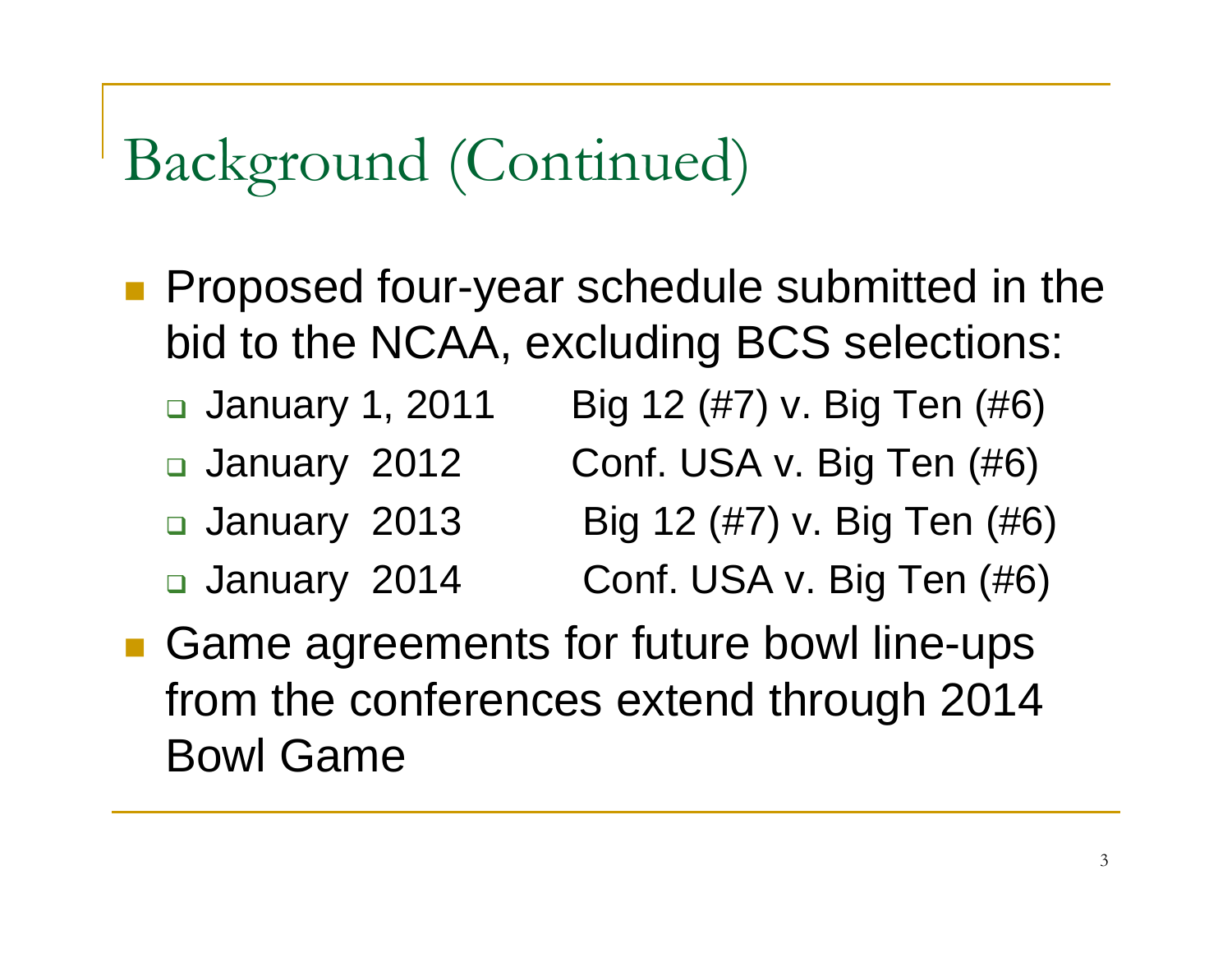- **License for Dallas' new bowl game was awarded** by the NCAA in April 2010.
- Television contract with ESPNU was secured
- $\overline{\phantom{a}}$ Guaranteed total team payments of \$2.2M
- NCAA required \$2 Million Letter of Credit was secured through Comerica Bank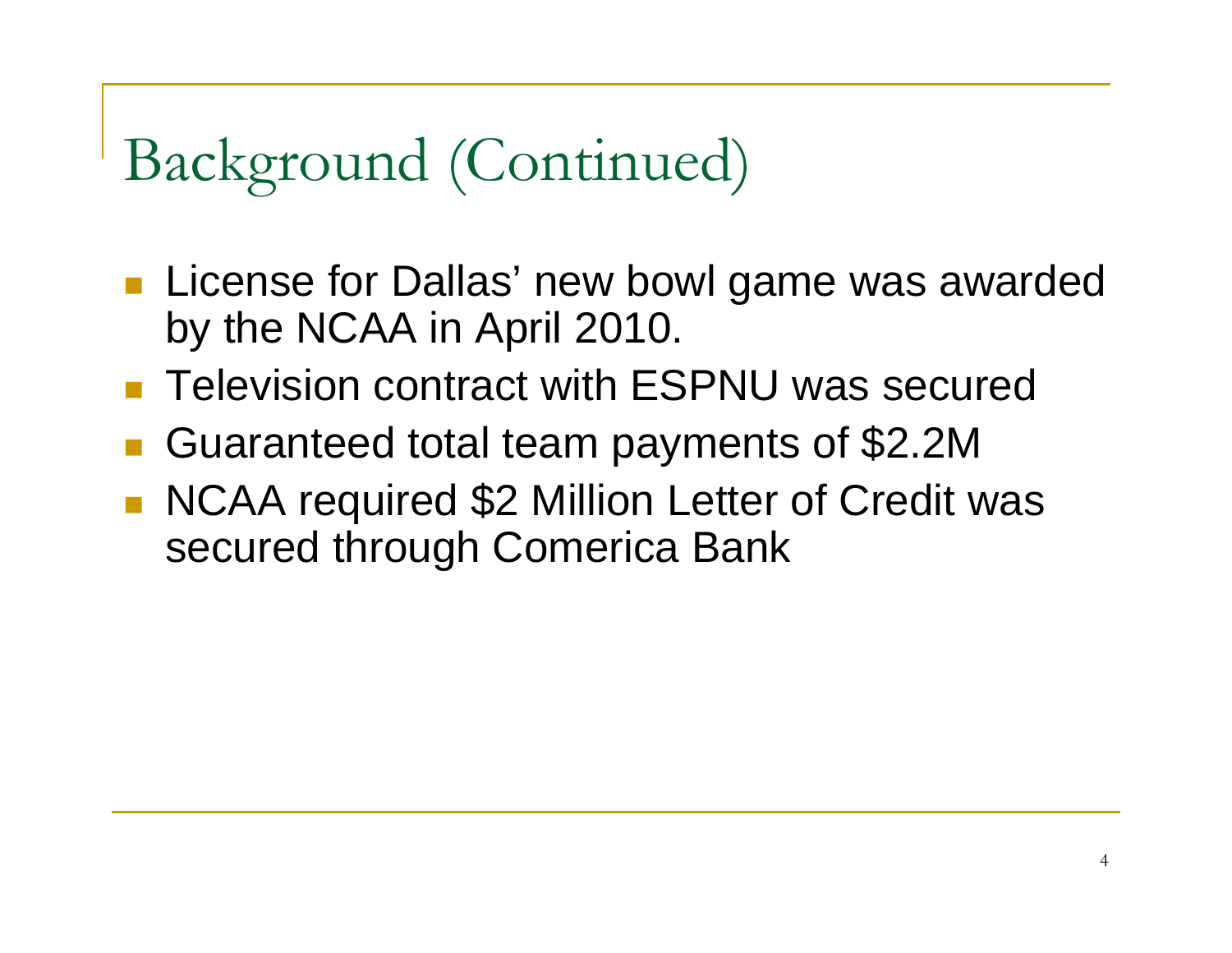- On April 7, 2010, City Council authorized the creation of a grant program to allow the use of Dallas Football Classic Bowl Game revenues to support the bowl game. An escrow agreement for game revenues (capped at \$400,000) was established.
- at&t Cotton Bowl Classic was supported by a \$700,000 annual stipend from the City of Dallas from 1996 to 2008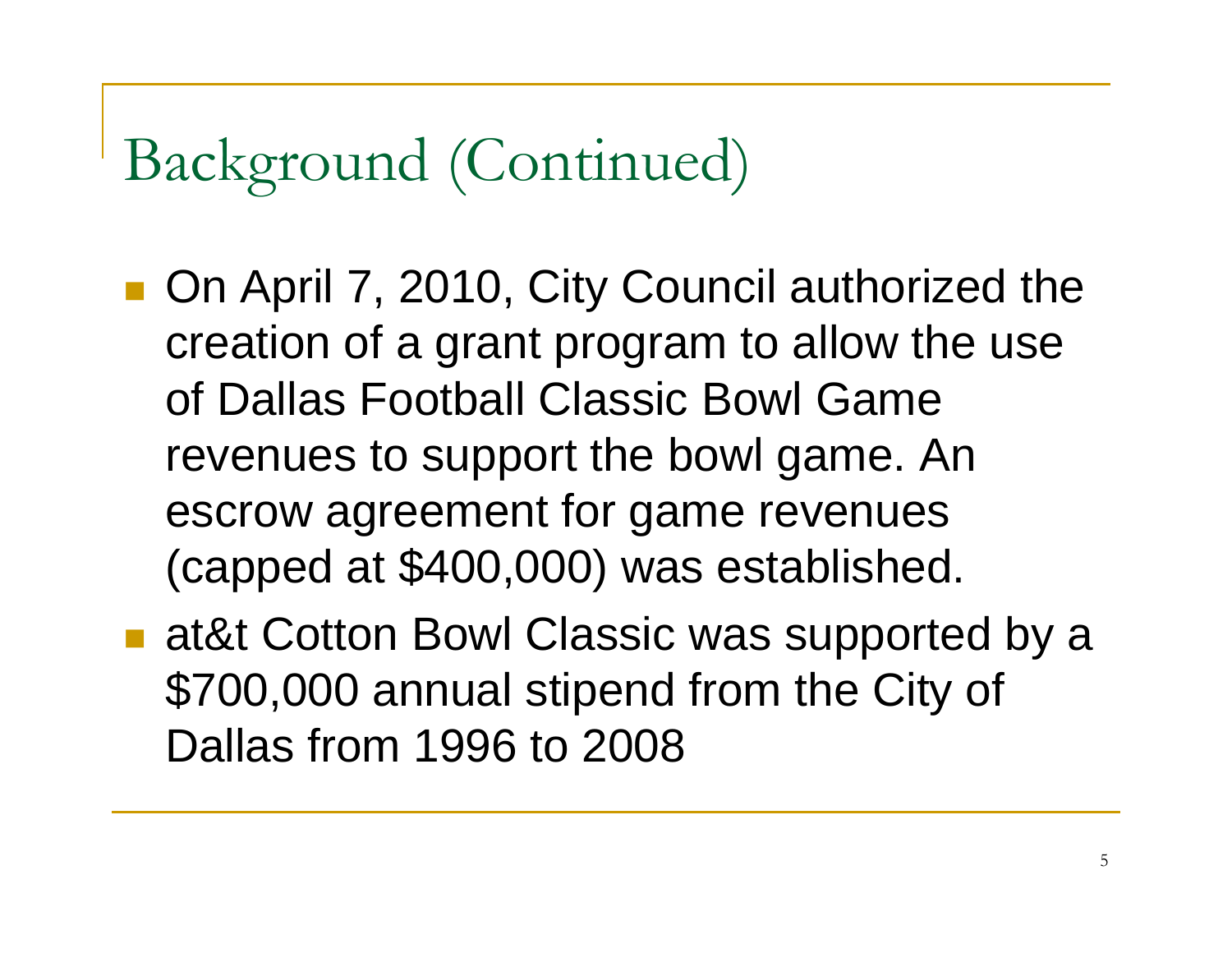- TicketCity, a secondary ticket market company based in Austin, TX, signed on as the title sponsor for the January 1, 2011 bowl game
- Inaugural "TicketCity Bowl" featured Texas Tech University and Northwestern University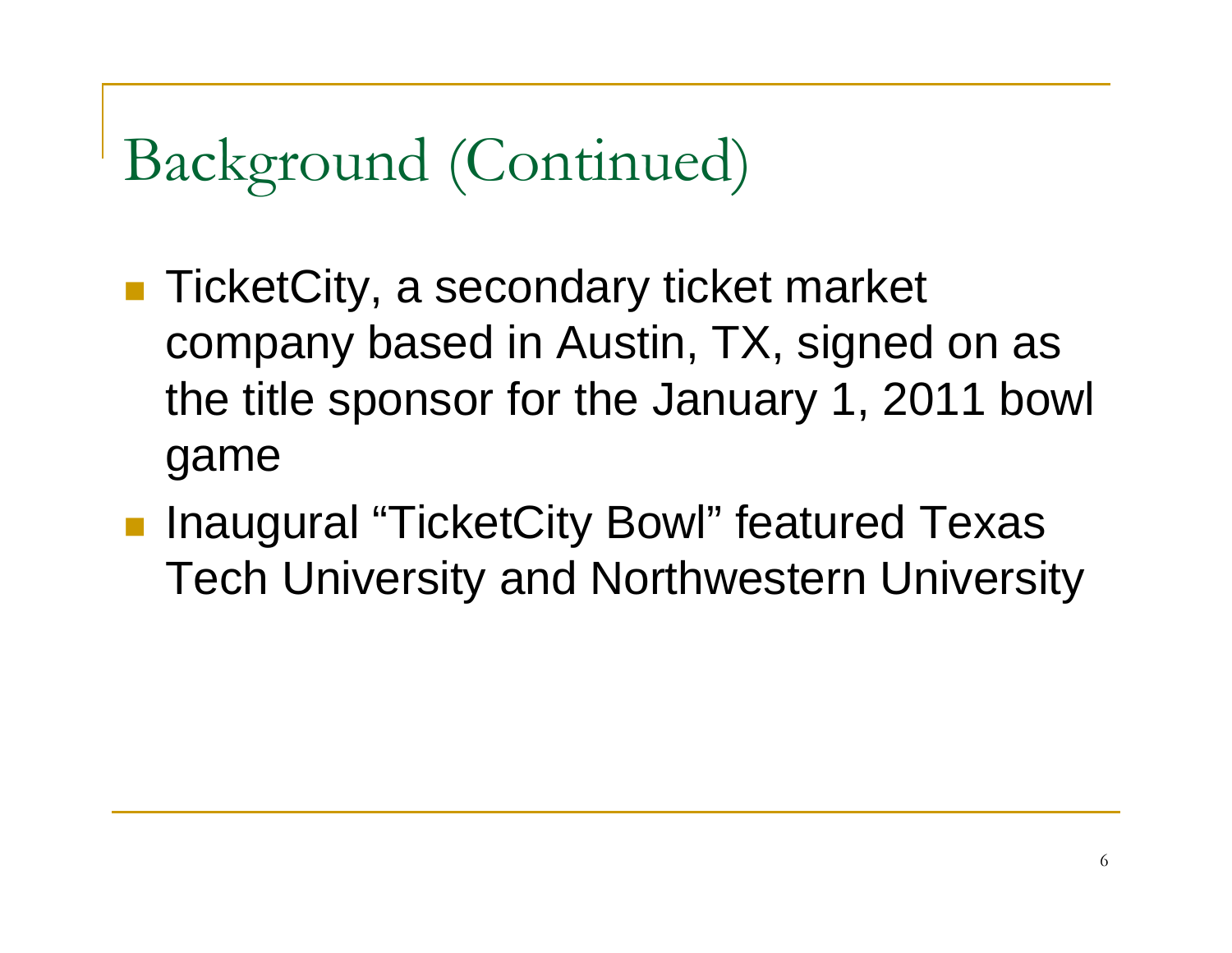## Opportunities & Challenges

- Announced game attendance of 41,000 for first televised bowl game of the New Year
- Aired on ESPNU and was the highest rated football game ever on that network
- Costs to produce and host the bowl game exceeded sponsorship dollars and anticipated revenues
- Super Bowl XLV created a major fund raising issue for the TicketCity Bowl for January 2011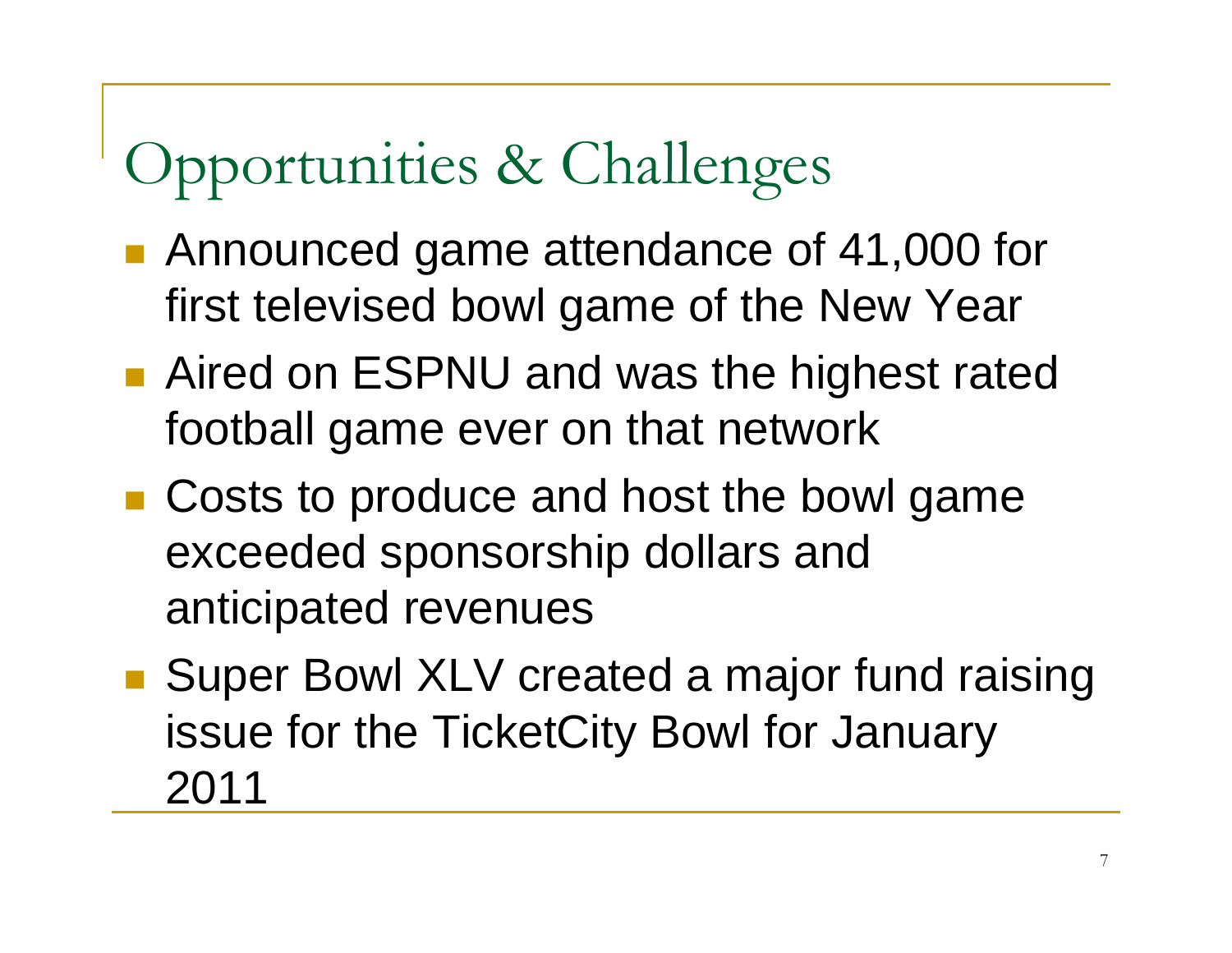#### Building for the Future

- TicketCity Bowl with City support of \$200,000, will be able to meet its team payment obligations
- City support will result in a seven year commitment to keep the bowl game at the Cotton Bowl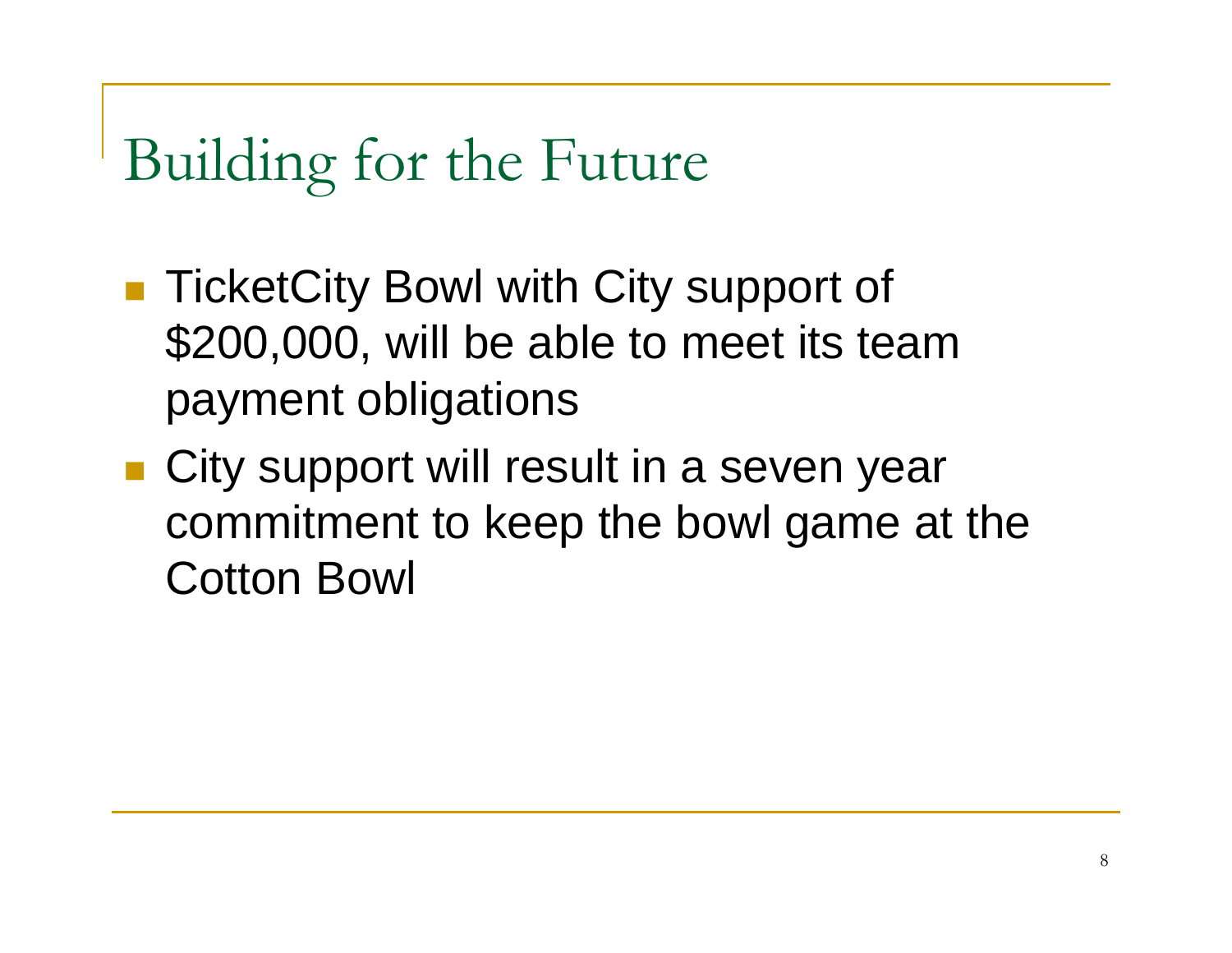## Proposal

- The State Fair of Texas (SFT) contract provides<br>\$50,000 to Fair Park for marketing and community programs
	- $\Box$ Payment is made to the City on or before January 15<sup>th</sup> of each year
	- **EXTE CONTER 20 IN COULD EXT** contract could be amended to redirect these future annual \$50,000 commitments for 2012, 2013, 2014 and 2015 (\$200,000 total) to the Dallas Convention and Visitors Bureau (DCVB)
	- DCVB would remit this \$200,000 to the Big 12 Conference and the Big 10 conference to support team payment pledges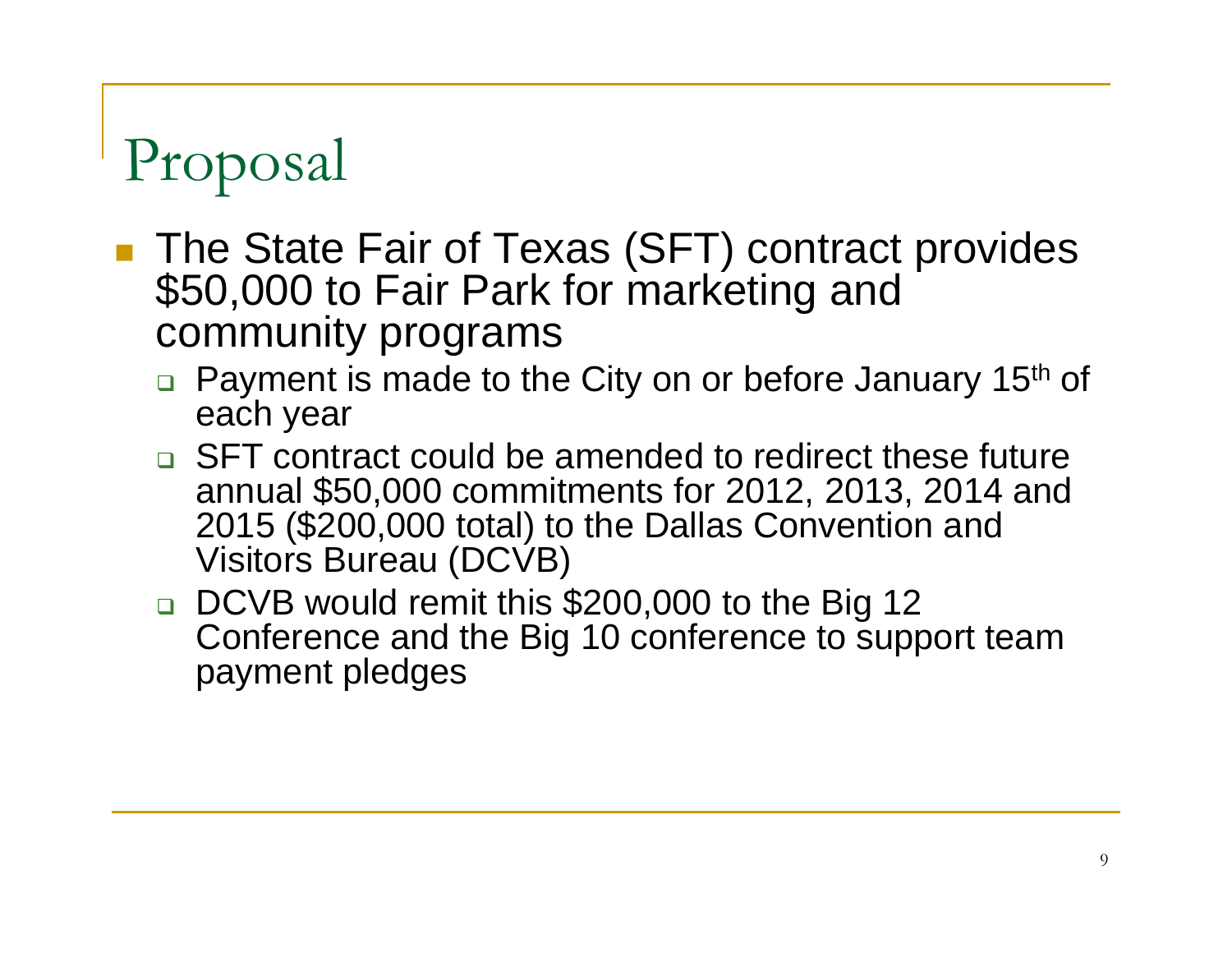## Proposal (Continued)

- FOOTBALL STARR, INC. d/b/a TicketCity Bowl has agreed to
	- □ Pay the \$200,000 back to the city over the next four years
	- **□** Sign an agreement to keep the bowl game at the Cotton Bowl for the next three years remaining on the current NCAA licensing agreement and an additional four years, if a future license to continue the bowl game is issued by the NCAA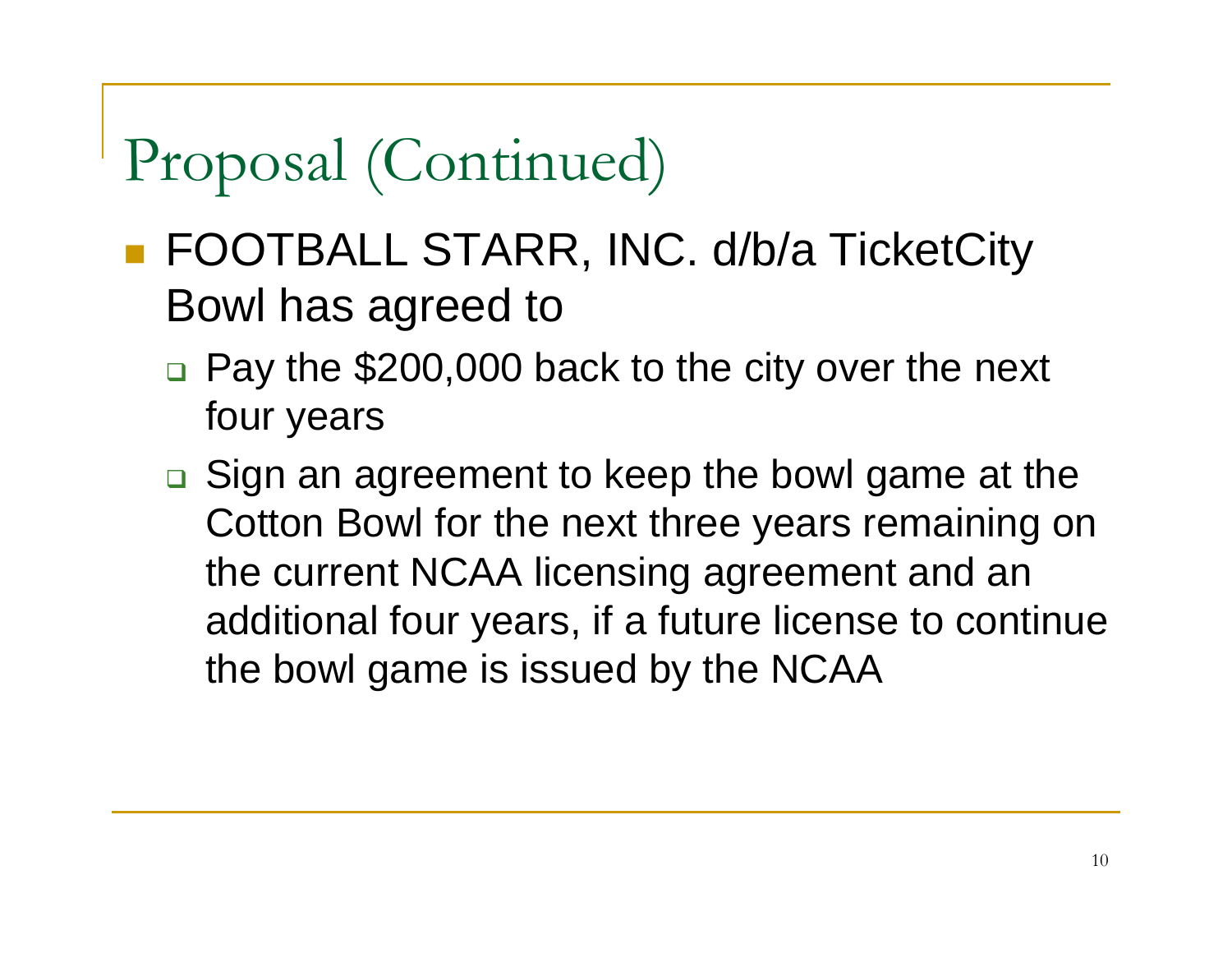#### Benefits to the City

- Games would be held at the Cotton Bowl Stadium each January of 2012, 2013, 2014, 2015, 2016, 2017 and 2018
- DCVB would provide an additional \$200,000 to assist the team pledges
- Advertising, broadcasting, news media and promotional activities related to the bowl game would attract tourists to the City and Fair Park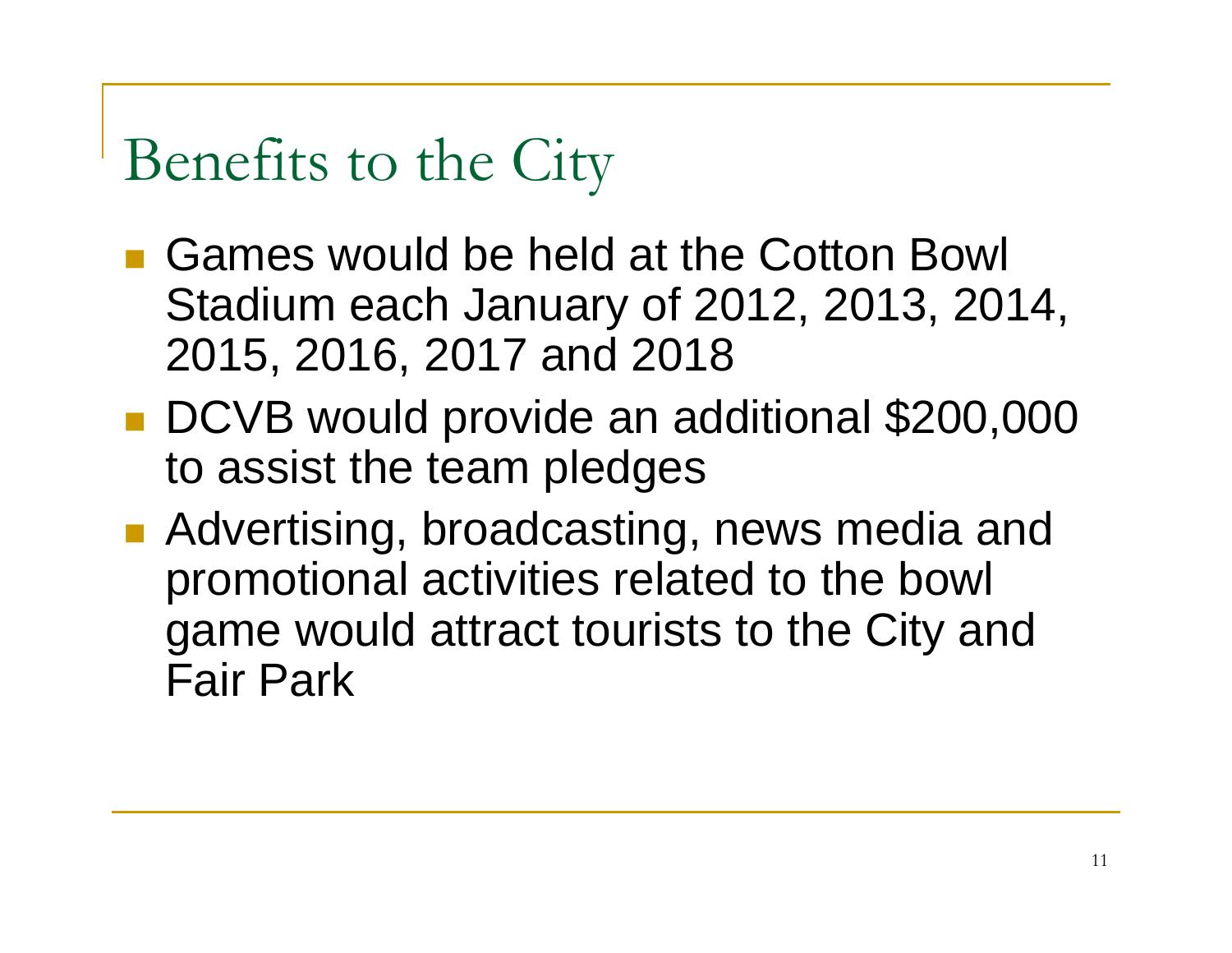#### Benefits to the City (continued)

- Major economic impact for the City at a traditionally slow time for hotels, restaurants, rental car agencies and other local businesses
- **Major cities throughout the nation provide** economic support to bowl games
	- □ El Paso provides \$2.5M to the Sun Bowl for an estimated economic impact of \$24.6M (source: ElPasoTimes.com)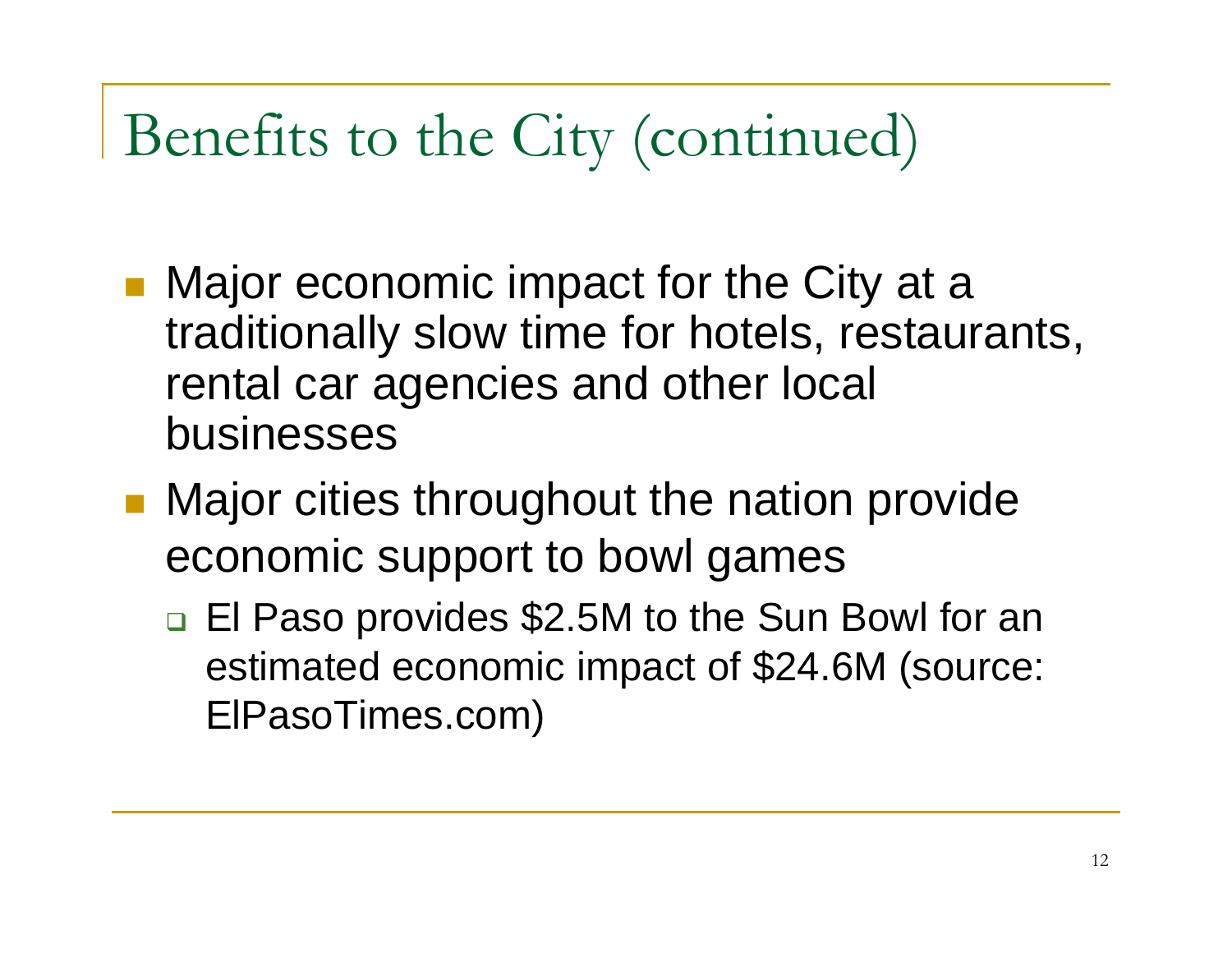#### Benefits to the City (continued)

- □ Jacksonville, Florida provides the Gator Bowl a portion of the county hotel bed tax (\$250,000) and \$1.4M from the City for an estimated economic impact of \$30M (source: jacksonville.com)
- □ The Florida Sports Foundation provides \$400K for the Orange Bowl for an estimated economic impact of \$180M (source: MiamiTodayNews.com)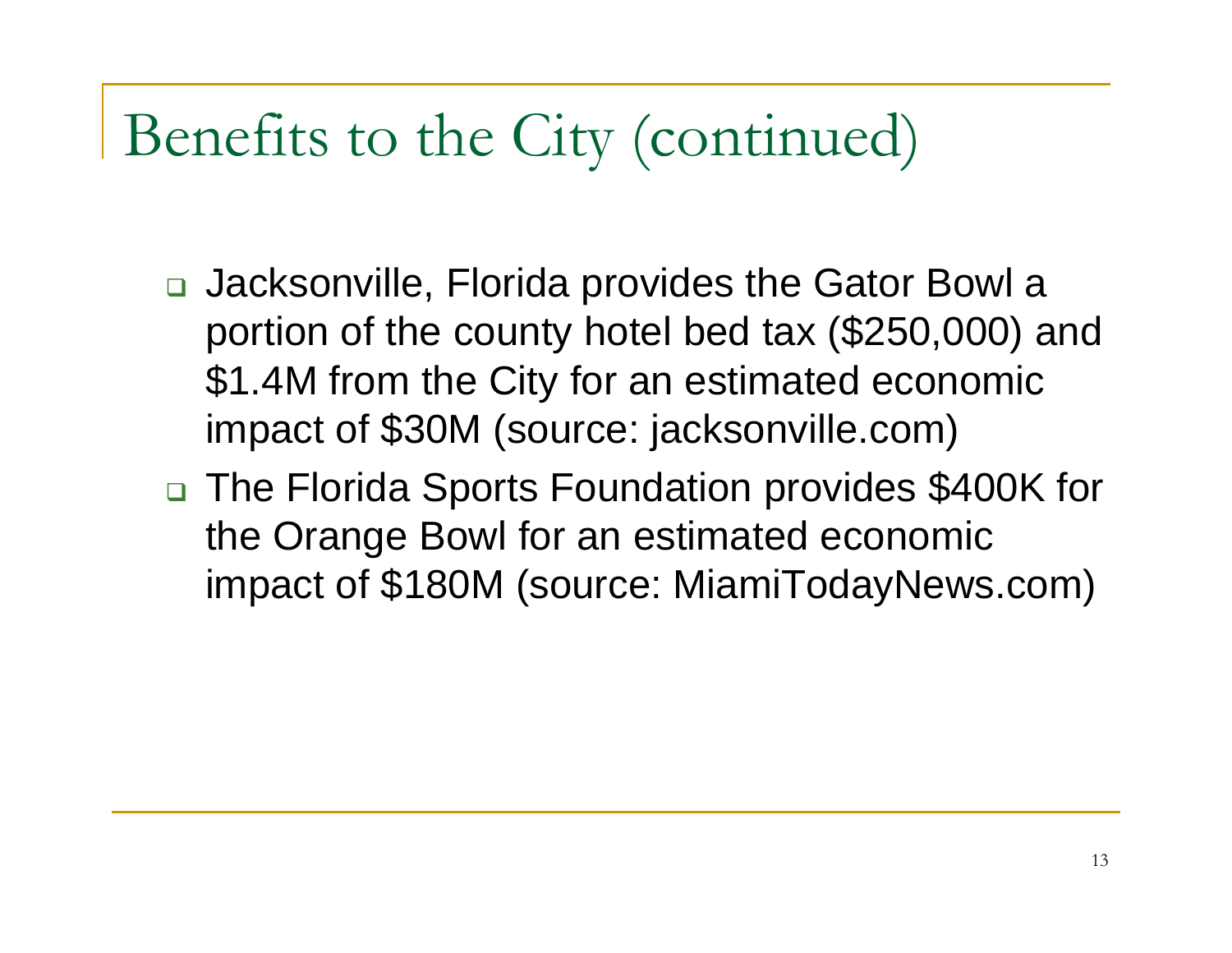#### Benefits to the City (continued)

- □ San Diego provides \$435K from the hotel tax fund to the Holiday Bowl for an estimated economic impact of \$40.7M (source: San Diego State University Center for Hospitality and Tourism Research and signonsandiego.com)
- □ Las Vegas Convention and Visitors Authority provides \$400K to the Maaco Bowl for an estimated economic impact of \$24.6M (source: LasVegasSun.com)